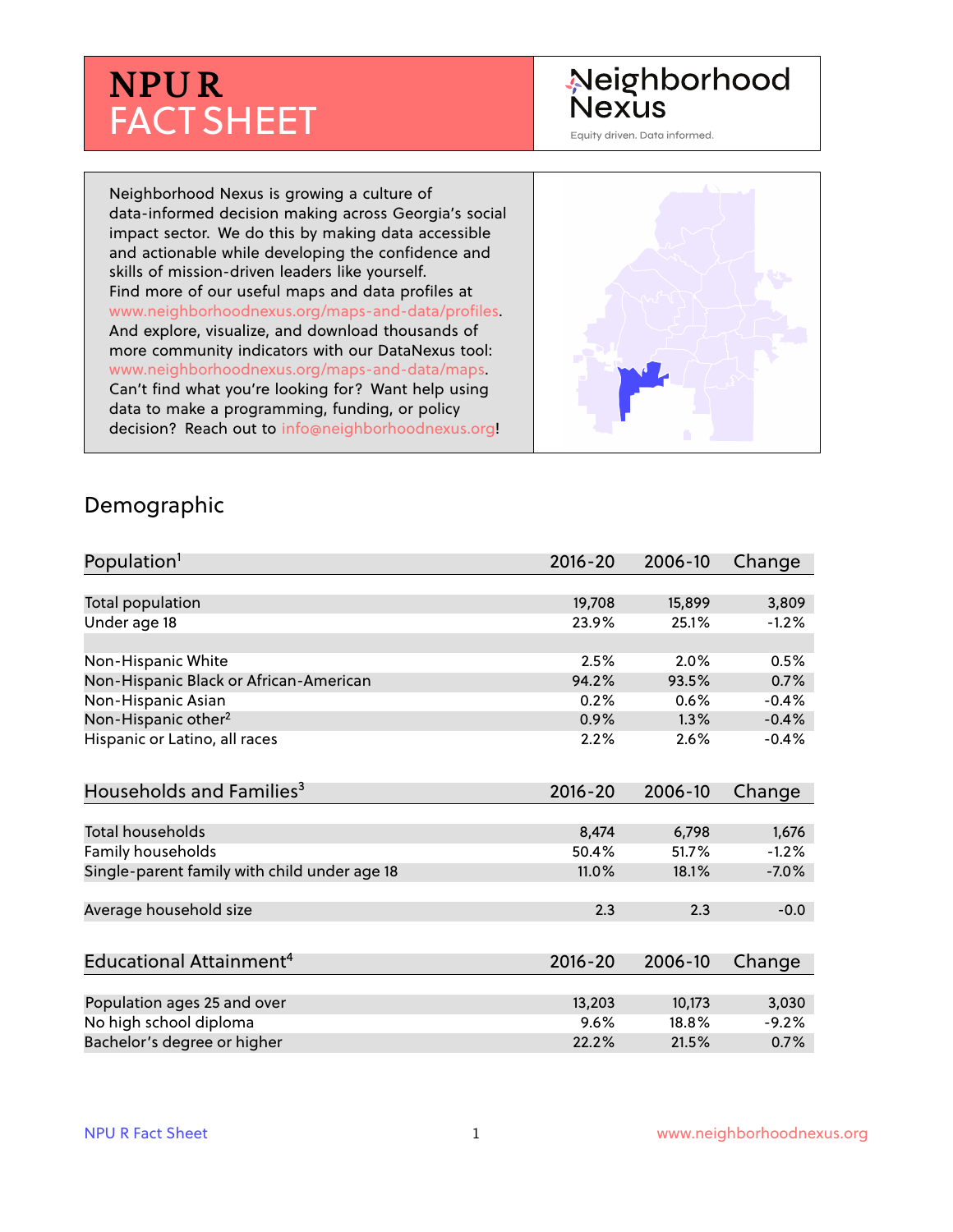## Change Measures, continued...

| Employment <sup>5</sup>                            | $2016 - 20$ | 2006-10     | Change   |
|----------------------------------------------------|-------------|-------------|----------|
|                                                    |             |             |          |
| Total workers residing in NPU                      | 6,620       | 7,237       | $-617$   |
| Workers with earnings \$1250/month or less         | 27.4%       | 32.8%       | $-5.4%$  |
| Workers with earnings \$1251/month to \$3333/month | 44.4%       | 52.5%       | $-8.1%$  |
| Workers with earnings greater than \$3333/month    | 28.3%       | 14.7%       | 13.6%    |
| Total jobs located in NPU                          | 2,897       | 2,701       | 196      |
| Jobs with earnings \$1250/month or less            | 50.1%       | 48.9%       | 1.1%     |
| Jobs with earnings \$1251/month to \$3333/month    | 29.7%       | 35.6%       | $-5.9%$  |
| Jobs with earnings greater than \$3333/month       | 20.2%       | 15.5%       | 4.8%     |
|                                                    |             |             |          |
| Jobs/workers ratio                                 | 0.4         | 0.4         | 0.1      |
| Income and Poverty <sup>6</sup>                    | $2016 - 20$ | 2006-10     |          |
|                                                    |             |             | Change   |
| Median household income                            | \$29,776    | \$27,068    | \$2,708  |
|                                                    |             |             |          |
| Population for whom poverty status is determined   | 19,492      | 15,833      | 3,660    |
| Population below poverty                           | 27.4%       | 27.7%       | $-0.3%$  |
|                                                    |             |             |          |
| Housing <sup>7</sup>                               | $2016 - 20$ | 2006-10     | Change   |
| Total housing units                                | 10,123      | 8,784       | 1,339    |
| Occupied housing units                             | 83.7%       | 77.4%       | 6.3%     |
| Vacant housing units                               | 16.3%       | 22.6%       | $-6.3%$  |
|                                                    |             |             |          |
| Occupied housing units                             | 8,474       | 6,798       | 1,676    |
| Owner occupied housing units                       | 29.9%       | 30.4%       | $-0.5%$  |
| Renter occupied housing units                      | 70.1%       | 69.6%       | 0.5%     |
|                                                    |             |             |          |
| Access to a Vehicle <sup>8</sup>                   | $2016 - 20$ | 2006-10     | Change   |
|                                                    |             |             |          |
| Occupied housing units                             | 8,474       | 6,798       | 1,676    |
| No vehicle available                               | 29.4%       | 32.9%       | $-3.5%$  |
|                                                    |             |             |          |
| Crime Rates, per 10,000 Population <sup>9</sup>    | 2017-21     | $2012 - 16$ | Change   |
|                                                    |             |             |          |
| All Part I crimes                                  | 454.9       | 762.4       | $-307.4$ |
| Violent crime                                      | 98.2        | 134.3       | $-36.1$  |
| Murder                                             | 2.5         | 3.6         | $-1.0$   |
| Robbery                                            | 30.0        | 64.5        | $-34.5$  |
| Aggravated assault                                 | 65.7        | 66.3        | $-0.6$   |
| Property crime                                     | 356.7       | 628.0       | $-271.3$ |
| <b>Burglary</b>                                    | 72.5        | 158.7       | $-86.2$  |
| Larceny                                            | 211.7       | 332.9       | $-121.2$ |
| Vehicle theft                                      | 72.6        | 136.4       | $-63.9$  |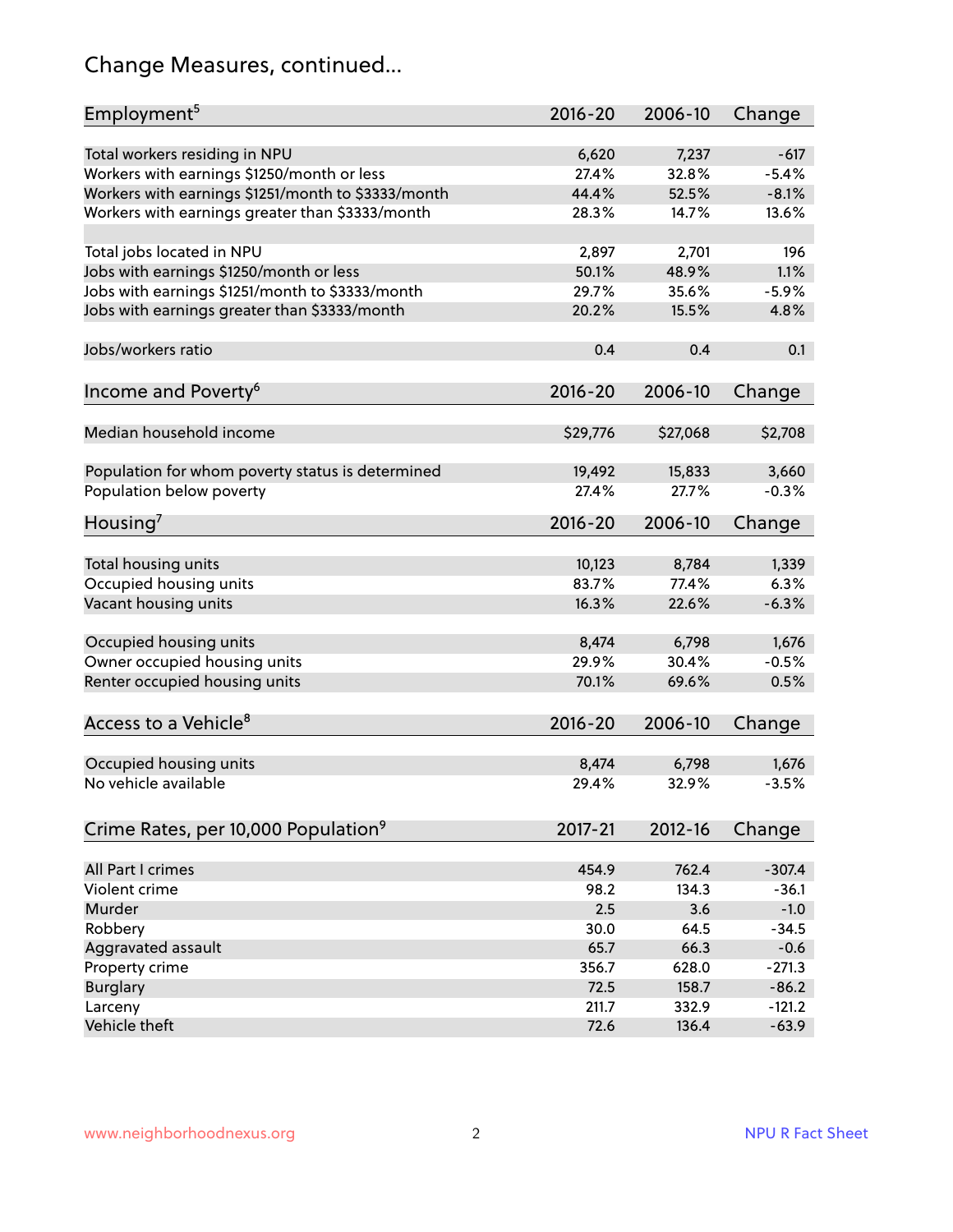## Current Data: Demographic

| Sex and Age, 2016-20 <sup>10</sup>                    | Estimate        | Margin of Error |
|-------------------------------------------------------|-----------------|-----------------|
| Total population                                      | 19,708          | $\pm$ 2,428     |
| Male                                                  | 45.0%           | $\pm$ 4.2%      |
| Female                                                | 55.0%           | ±2.9%           |
| Under 5 years                                         | 7.5%            | $\pm 2.0\%$     |
| 5 to 9 years                                          | 6.6%            | $\pm 2.1\%$     |
| 10 to 14 years                                        | 6.5%            | $\pm 2.3\%$     |
| 15 to 19 years                                        | 5.1%            | ±1.9%           |
| 20 to 24 years                                        | 7.2%            | $\pm 2.0\%$     |
| 25 to 34 years                                        | 17.0%           | $\pm$ 3.7%      |
| 35 to 44 years                                        | 12.0%           | $\pm 2.7\%$     |
| 45 to 54 years                                        | 11.6%           | $\pm1.8\%$      |
| 55 to 59 years                                        | 5.5%            | $\pm 1.1\%$     |
| 60 to 64 years                                        | 5.1%            | $\pm 1.2\%$     |
| 65 to 74 years                                        | 10.7%           | $\pm 2.7\%$     |
| 75 to 84 years                                        | 4.2%            | $\pm$ 0.8%      |
| 85 years and over                                     | 1.0%            | $\pm$ 0.5%      |
| Median age (years)                                    | 35.0            | $\pm$ 0.8       |
| Race and Ethnicity, 2016-20 <sup>11</sup>             | <b>Estimate</b> | Margin of Error |
| Total population                                      | 19,708          | $\pm$ 2,428     |
| Hispanic or Latino (of any race)                      | 2.2%            | $\pm$ 1.4%      |
| Not Hispanic or Latino                                | 97.8%           | $\pm 2.0\%$     |
| White alone                                           | 2.5%            | $\pm$ 0.6%      |
| Black or African American alone                       | 94.2%           | $\pm$ 3.7%      |
| American Indian and Alaska Native alone               | 0.0%            | $\pm$ 0.2%      |
| Asian alone                                           | 0.2%            | $\pm$ 0.3%      |
| Native Hawaiian and other Pacific Islander alone      | 0.0%            | $\pm$ 0.2%      |
| Some other race alone                                 | 0.2%            | $\pm$ 0.7%      |
| Two or more races                                     | 0.7%            | $\pm$ 0.5%      |
| U.S. Citizenship Status, 2016-20 <sup>12</sup>        | Estimate        | Margin of Error |
| Foreign-born population                               | 524             | $\pm 239$       |
| Naturalized U.S. citizen                              | 41.1%           | $\pm$ 12.5%     |
| Not a U.S. citizen                                    | 58.9%           | $\pm 22.0\%$    |
| Citizen, Voting Age Population, 2016-20 <sup>13</sup> | <b>Estimate</b> | Margin of Error |
| Citizen, 18 and over population                       | 14,701          | $\pm$ 1,482     |
| Male                                                  | 44.5%           | $\pm$ 6.6%      |
| Female                                                | 55.5%           | $\pm 2.4\%$     |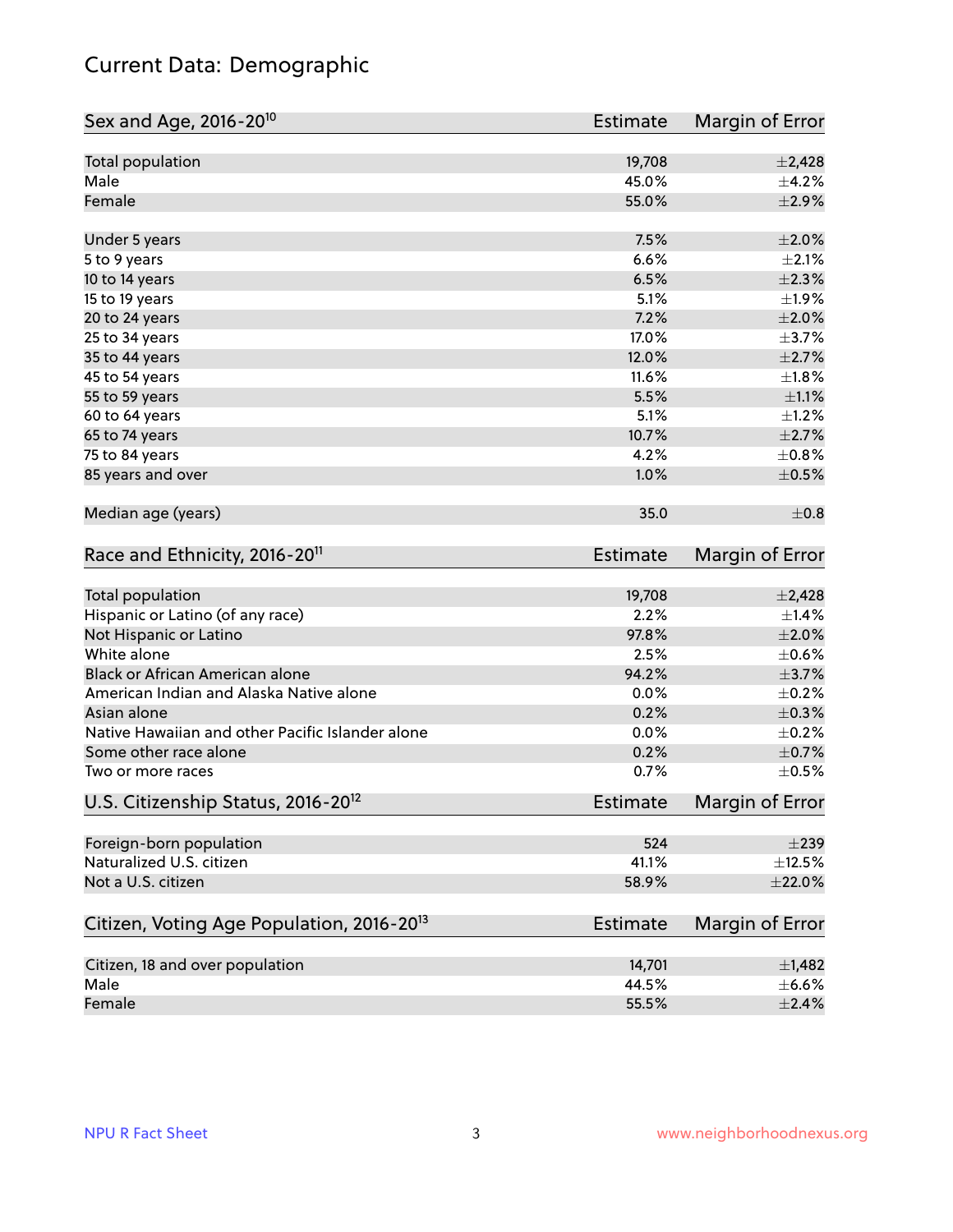#### Current Data: Economic

| Income, 2016-20 <sup>14</sup>                                     | Estimate | Margin of Error |
|-------------------------------------------------------------------|----------|-----------------|
| All households                                                    | 8,474    | $\pm$ 846       |
| Less than \$10,000                                                | 15.7%    | $\pm$ 3.2%      |
| \$10,000 to \$14,999                                              | 8.3%     | $\pm 2.3\%$     |
| \$15,000 to \$24,999                                              | 16.8%    | $\pm$ 3.1%      |
| \$25,000 to \$34,999                                              | 15.1%    | $\pm$ 5.0%      |
| \$35,000 to \$49,999                                              | 13.5%    | $\pm$ 4.0%      |
| \$50,000 to \$74,999                                              | 12.7%    | $\pm$ 3.8%      |
| \$75,000 to \$99,999                                              | 5.8%     | $\pm 2.0\%$     |
| \$100,000 to \$149,999                                            | 6.4%     | $\pm$ 3.5%      |
|                                                                   | 1.0%     |                 |
| \$150,000 to \$199,999                                            |          | $\pm$ 0.6%      |
| \$200,000 or more                                                 | 4.6%     | $\pm$ 4.6%      |
| Median household income (dollars)                                 | \$29,776 | $\pm$ 1,460     |
| Mean household income (dollars)                                   | \$50,484 | ±12,038         |
| Households with earnings                                          | 67.1%    | ±6.8%           |
| Mean earnings (dollars)                                           | \$56,123 | ±16,725         |
| Households with Social Security                                   | 32.5%    | $\pm$ 3.4%      |
| Mean Social Security income (dollars)                             | \$14,614 | $\pm 2,908$     |
| Households with retirement income                                 | 21.7%    | ±5.9%           |
| Mean retirement income (dollars)                                  | \$23,349 | ±8,602          |
| Households with Supplemental Security Income                      | 12.0%    | $\pm$ 3.2%      |
| Mean Supplemental Security Income (dollars)                       | \$8,323  | $\pm$ 832       |
| Households with cash public assistance income                     | 3.2%     | $\pm 2.4\%$     |
| Mean cash public assistance income (dollars)                      | \$1,995  | $\pm$ 1,530     |
| Households with Food Stamp/SNAP benefits in the past 12<br>months | 36.0%    | $\pm$ 5.5%      |
|                                                                   |          |                 |
| Family households                                                 | 4,274    | $\pm 726$       |
| Less than \$10,000                                                | 9.8%     | $\pm 4.1\%$     |
| \$10,000 to \$14,999                                              | 2.9%     | $\pm 2.1\%$     |
| \$15,000 to \$24,999                                              | 18.3%    | $\pm$ 5.4%      |
| \$25,000 to \$34,999                                              | 15.3%    | $\pm$ 8.3%      |
| \$35,000 to \$49,999                                              | 13.8%    | ±4.3%           |
| \$50,000 to \$74,999                                              | 19.3%    | ±6.8%           |
| \$75,000 to \$99,999                                              | 6.1%     | $\pm 2.2\%$     |
| \$100,000 to \$149,999                                            | 5.0%     | ±2.3%           |
| \$150,000 to \$199,999                                            | 1.2%     | $\pm$ 0.9%      |
| \$200,000 or more                                                 | 8.4%     | $\pm$ 9.1%      |
| Median family income (dollars)                                    | \$38,253 | $\pm$ 2,739     |
| Mean family income (dollars)                                      | \$62,016 | ±21,857         |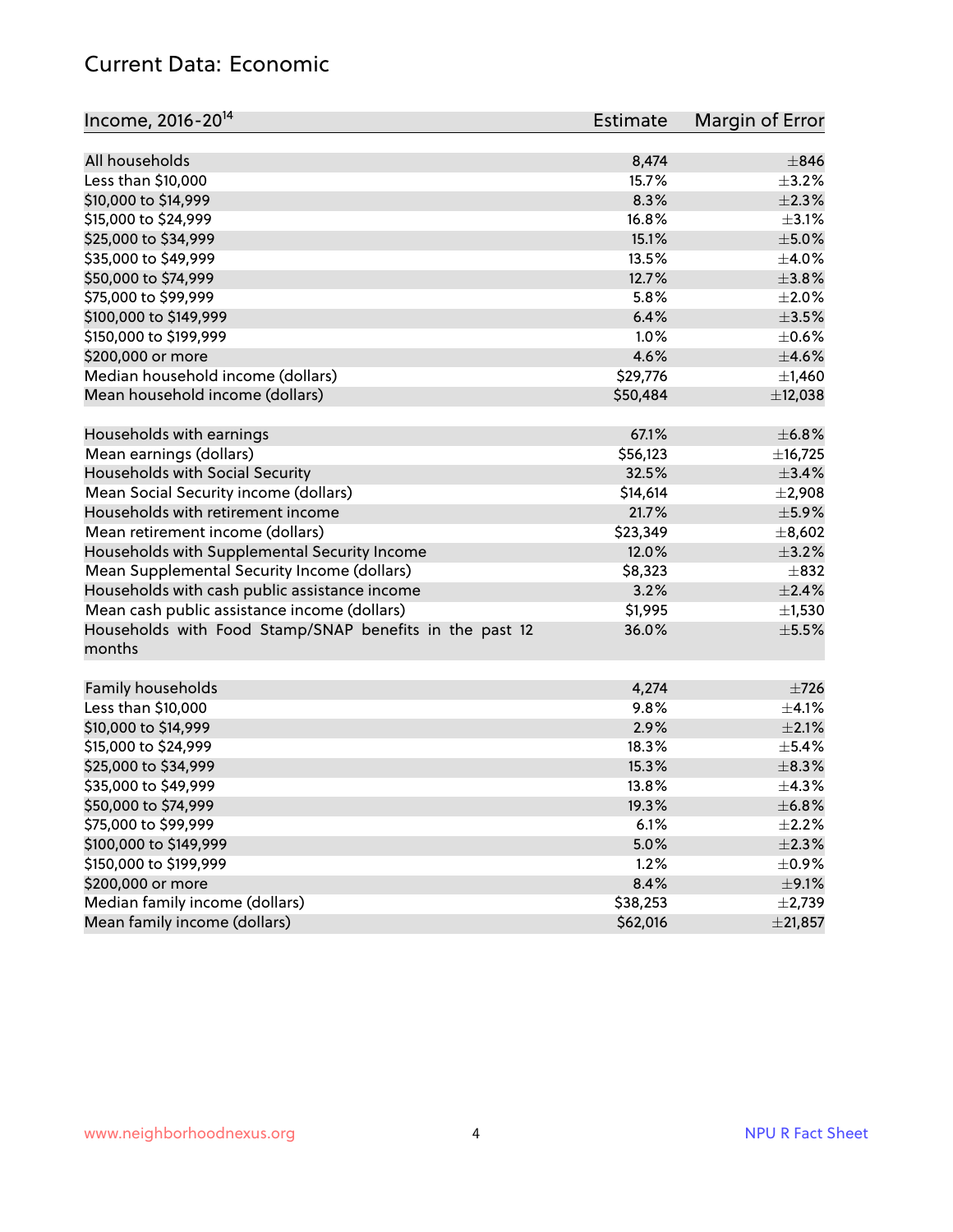## Current Data: Economic, continued...

| Income, 2016-20, continued <sup>15</sup>                                           | <b>Estimate</b> | <b>Margin of Error</b> |
|------------------------------------------------------------------------------------|-----------------|------------------------|
|                                                                                    |                 |                        |
| Nonfamily households                                                               | 4,200           | $\pm$ 550              |
| Median nonfamily income (dollars)                                                  | \$23,528        | $\pm$ 1,910            |
| Mean nonfamily income (dollars)                                                    | \$36,954        | ±8,668                 |
| Median earnings for workers (dollars)                                              | \$24,919        | $\pm$ 1,204            |
| Median earnings for male full-time, year-round workers                             | \$37,593        | $\pm$ 2,798            |
| (dollars)<br>Median earnings for female full-time, year-round workers<br>(dollars) | \$28,263        | $\pm$ 1,012            |
| Per capita income (dollars)                                                        | \$21,681        | ±2,770                 |
| Families Below Poverty Level, 2016-20 <sup>16</sup>                                | <b>Estimate</b> | <b>Margin of Error</b> |
|                                                                                    |                 |                        |
| <b>All Families</b>                                                                | 4,274           | $\pm 726$              |
| Percent below poverty                                                              | 22.7%           | ±4.7%                  |
| Families with related children under 18 years                                      | 1,962           | $\pm$ 434              |
| Percent below poverty                                                              | 45.3%           | $\pm$ 8.5%             |
| Families with related children under 5 years only                                  | 424             | $\pm 203$              |
| Percent below poverty                                                              | 52.7%           | ±20.4%                 |
| Married couple families                                                            | 1,379           | $\pm 405$              |
| Percent below poverty                                                              | 13.9%           | ±9.7%                  |
| Married couple families with related children under 18 years                       | 504             | $\pm 274$              |
| Percent below poverty                                                              | 31.8%           | ±22.3%                 |
| Married couple families with related children under 5 years                        | 111             | $\pm$ 99               |
| Percent below poverty                                                              | 62.2%           | ±44.7%                 |
| Families with female householder, no spouse present                                | 2,295           | $\pm$ 439              |
| Percent below poverty                                                              | 32.8%           | $\pm$ 7.2%             |
| Families with female householder, no spouse present with                           | 1,361           | $\pm$ 329              |
| related children under 18 years                                                    |                 |                        |
| Percent below poverty                                                              | 51.8%           | ±9.3%                  |
| Families with female householder, no spouse present with                           | 296             | $\pm$ 170              |
| related children under 5 years                                                     |                 |                        |
| Percent below poverty                                                              | 47.6%           | ±23.2%                 |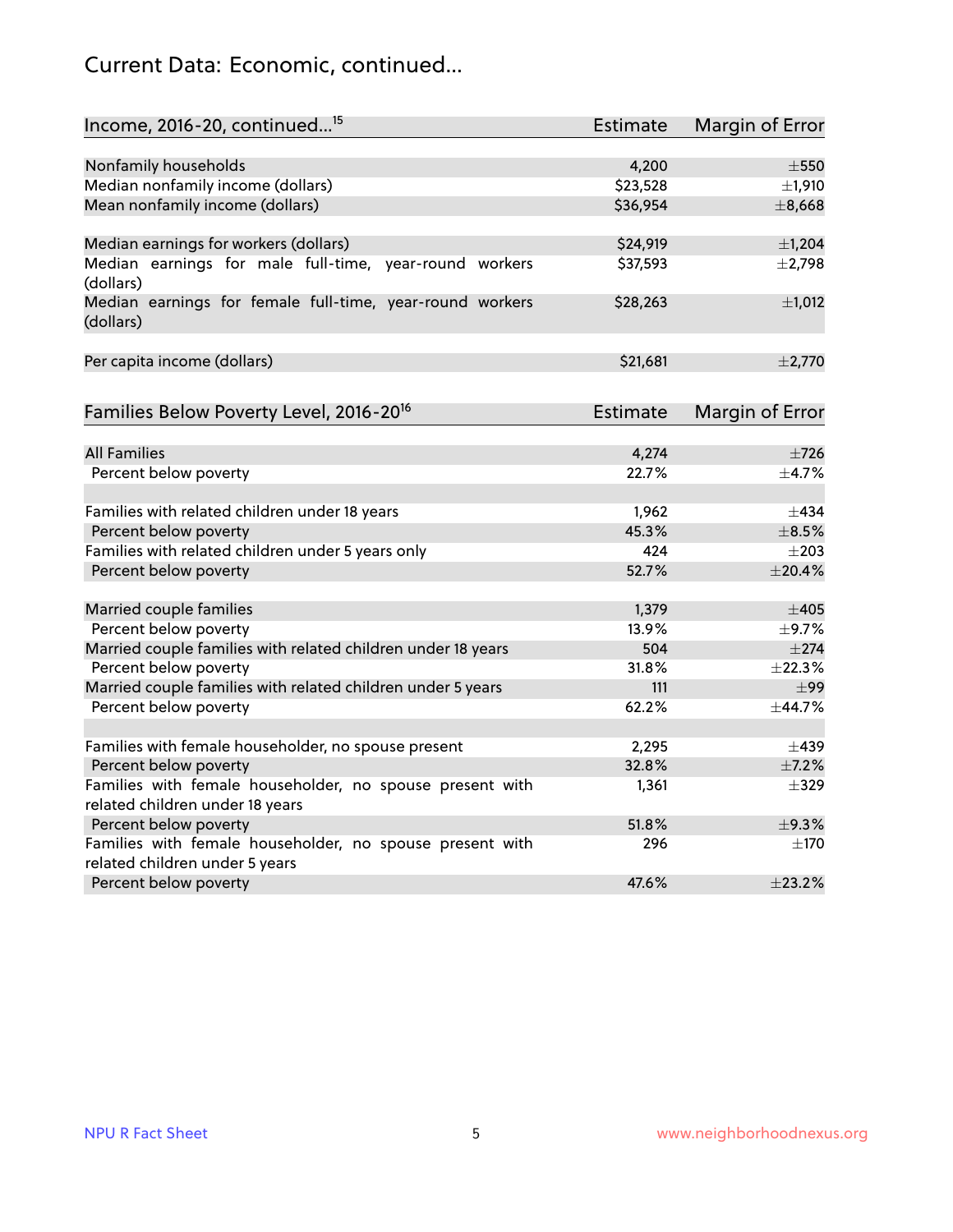#### Current Data: Economic, continued...

| People Below Poverty Level, 2016-20 <sup>17</sup> | Estimate | Margin of Error |
|---------------------------------------------------|----------|-----------------|
|                                                   |          |                 |
| Total population                                  | 19,492   | $\pm 2,384$     |
| Percent below poverty                             | 27.4%    | $\pm 4.0\%$     |
| Population under 18 years                         | 4,514    | $\pm 827$       |
| Percent below poverty                             | 45.9%    | $+7.1%$         |
| Population 18 years and over                      | 14,978   | $\pm$ 1,433     |
| Percent below poverty                             | 21.8%    | $\pm 2.7\%$     |
| Population 18 to 64 years                         | 11,863   | $\pm$ 1,284     |
| Percent below poverty                             | 22.3%    | $\pm$ 3.1%      |
| Population 65 years and over                      | 3,115    | $\pm 637$       |
| Percent below poverty                             | 20.0%    | $+5.1%$         |

| Poverty by Race/Ethnicity, 2016-20 <sup>18</sup> | <b>Estimate</b> | Margin of Error |
|--------------------------------------------------|-----------------|-----------------|
|                                                  |                 |                 |
| Non-Hispanic White population                    | 476             | $\pm$ 133       |
| Percent below poverty                            | 52.1%           | $\pm$ 10.0%     |
| <b>Black population</b>                          | 18,459          | $\pm 2,356$     |
| Percent below poverty                            | 26.9%           | $\pm$ 4.2%      |
| Asian population                                 | 32              | $\pm$ 56        |
| Percent below poverty                            | 88.5%           | ±73.7%          |
| Hispanic or Latino population                    | 442             | $\pm 290$       |
| Percent below poverty                            | 24.4%           | $\pm 21.3\%$    |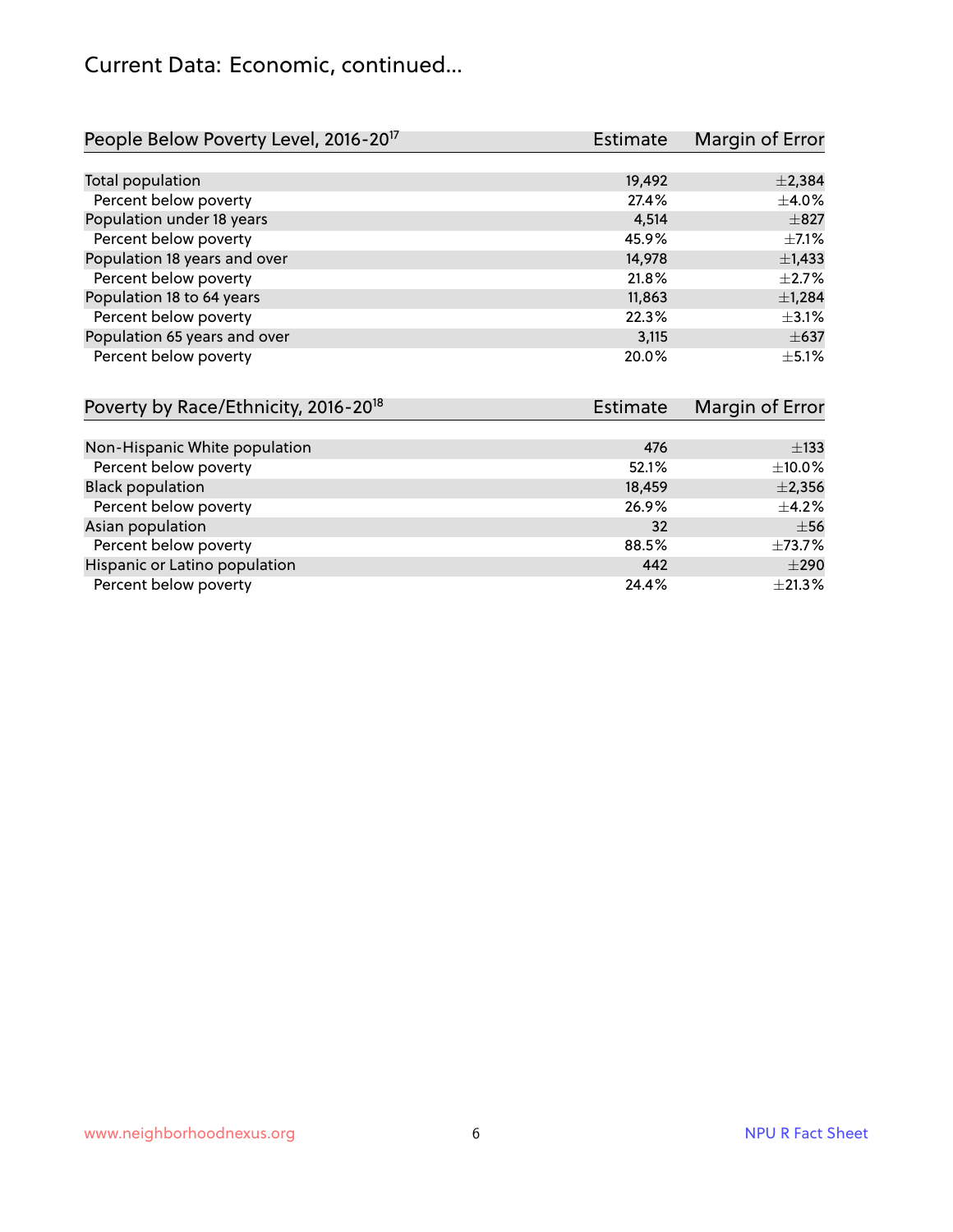## Current Data: Employment

| Employment Status, 2016-20 <sup>19</sup>                                    | Estimate        | Margin of Error |
|-----------------------------------------------------------------------------|-----------------|-----------------|
|                                                                             |                 |                 |
| Population 16 years and over                                                | 15,344          | ±1,782          |
| In labor force                                                              | 60.9%           | $\pm$ 3.1%      |
| Civilian labor force                                                        | 60.6%           | $\pm$ 3.2%      |
| Employed                                                                    | 54.8%           | $\pm 4.1\%$     |
| Unemployed                                                                  | 5.8%            | $\pm 2.0\%$     |
| <b>Armed Forces</b>                                                         | 0.3%            | $\pm 1.0\%$     |
| Not in labor force                                                          | 39.1%           | $\pm$ 3.2%      |
|                                                                             |                 |                 |
| Civilian labor force                                                        | 9,300           | $\pm$ 1,185     |
| <b>Unemployment Rate</b>                                                    | 9.6%            | $\pm$ 3.2%      |
|                                                                             |                 |                 |
| Females 16 years and over                                                   | 8,552           | $\pm$ 964       |
| In labor force                                                              | 60.6%           | $\pm$ 5.7%      |
| Civilian labor force                                                        | 60.5%           | $\pm$ 5.7%      |
| Employed                                                                    | 53.8%           | $\pm$ 6.2%      |
| Own children of the householder under 6 years                               | 1,279           | $\pm 409$       |
| All parents in family in labor force                                        | 77.5%           | $\pm$ 4.6%      |
|                                                                             |                 |                 |
| Own children of the householder 6 to 17 years                               | 2,470           | $\pm$ 863       |
| All parents in family in labor force                                        | 88.5%           | ±11.3%          |
|                                                                             |                 |                 |
| Industry, 2016-20 <sup>20</sup>                                             | <b>Estimate</b> | Margin of Error |
|                                                                             |                 |                 |
| Civilian employed population 16 years and over                              | 8,410           | $\pm$ 1,159     |
| Agriculture, forestry, fishing and hunting, and mining                      | 0.2%            | $\pm$ 0.6%      |
| Construction                                                                | 3.6%            | $\pm 2.0\%$     |
| Manufacturing                                                               | 4.9%            | $\pm$ 4.7%      |
| Wholesale trade                                                             | 1.1%            | $\pm 1.1\%$     |
| Retail trade                                                                | 14.9%           | ±4.4%           |
| Transportation and warehousing, and utilities                               | 8.3%            | $\pm$ 3.1%      |
| Information                                                                 | 1.5%            | $\pm 1.3\%$     |
| Finance and insurance, and real estate and rental and leasing               | 4.8%            | $\pm 2.1\%$     |
| Professional, scientific, and management, and administrative                | 13.7%           | $\pm$ 4.4%      |
| and waste management services                                               |                 |                 |
| Educational services, and health care and social assistance                 | 16.3%           | $\pm$ 4.1%      |
| Arts, entertainment, and recreation, and accommodation and<br>food services | 20.9%           | $\pm$ 5.9%      |
| Other services, except public administration                                | 6.6%            | $\pm 3.0\%$     |
| Public administration                                                       | 3.1%            | $\pm 1.7\%$     |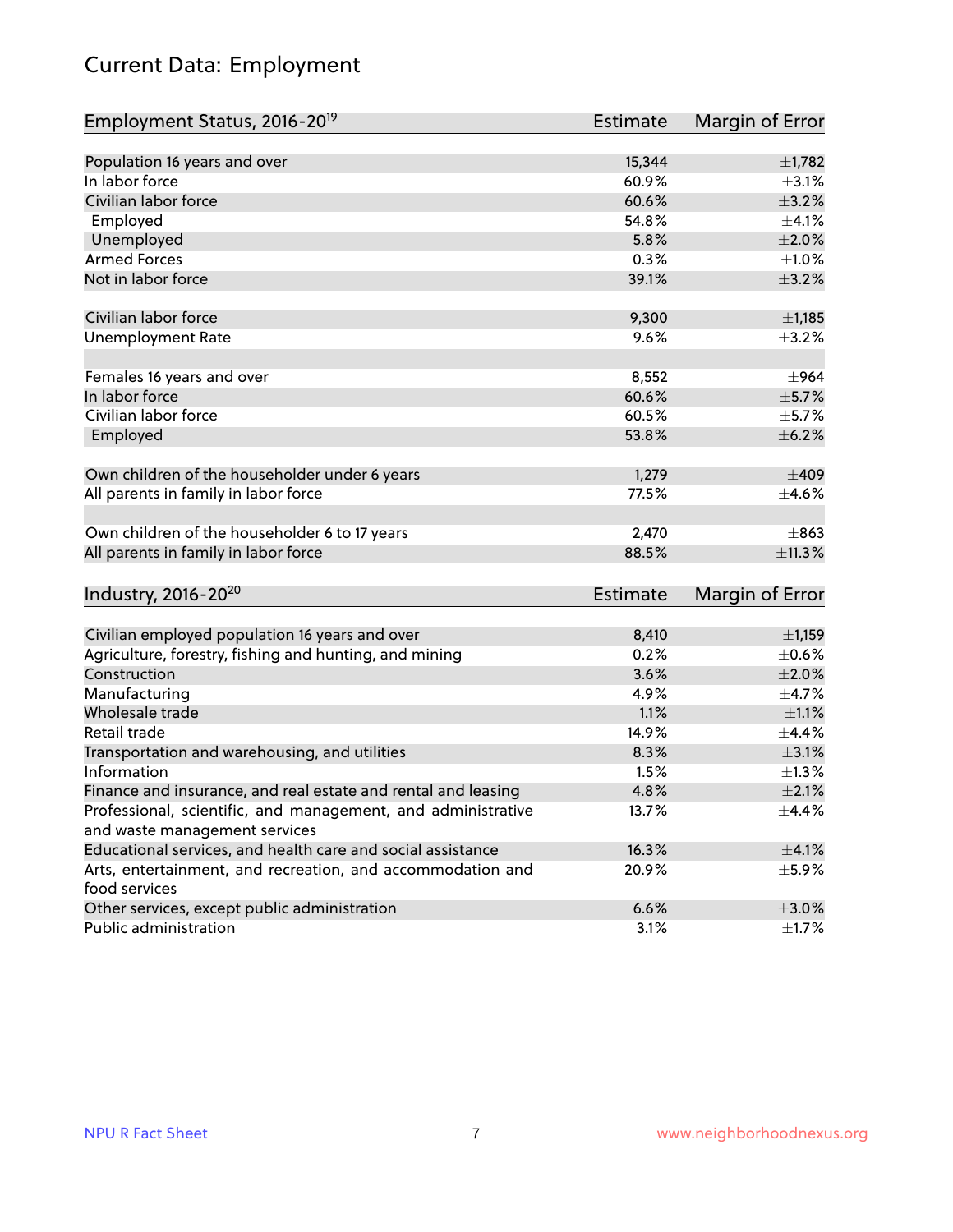## Current Data: Employment, continued...

| Occupation, 2016-20 <sup>21</sup>                            | Estimate        | Margin of Error |
|--------------------------------------------------------------|-----------------|-----------------|
| Civilian employed population 16 years and over               | 8,410           | $\pm$ 1,159     |
| Management, business, science, and arts occupations          | 21.0%           | $\pm$ 7.1%      |
| Service occupations                                          | 33.4%           | $\pm 8.0\%$     |
| Sales and office occupations                                 | 27.0%           | $\pm$ 5.3%      |
| Natural resources, construction, and maintenance occupations | 4.6%            | $\pm 2.0\%$     |
| Production, transportation, and material moving occupations  | 14.0%           | $\pm$ 3.9%      |
| Class of Worker, 2016-20 <sup>22</sup>                       | <b>Estimate</b> | Margin of Error |
| Civilian employed population 16 years and over               | 8,410           | $\pm$ 1,159     |
| Private wage and salary workers                              | 83.5%           | $\pm$ 8.3%      |
| Government workers                                           | 9.2%            | $\pm 2.7\%$     |
| Self-employed in own not incorporated business workers       | 7.0%            | $\pm$ 3.5%      |
| <b>Unpaid family workers</b>                                 | 0.3%            | $\pm$ 0.8%      |
| Job Flows, 2019 <sup>23</sup>                                |                 | 2019            |
| Total Jobs in NPU                                            |                 | 2,897           |
| Held by residents of NPU                                     |                 | 2.9%            |
| Held by non-residents of NPU                                 |                 | 97.1%           |
|                                                              |                 |                 |
| Jobs by Industry Sector, 2019 <sup>24</sup>                  |                 | 2019            |
| Total Jobs in NPU                                            |                 | 2,897           |
| <b>Goods Producing sectors</b>                               |                 | 0.8%            |
| Trade, Transportation, and Utilities sectors                 |                 | 33.3%           |
| All Other Services sectors                                   |                 | 65.9%           |
| Total Jobs in NPU held by NPU residents                      |                 | 84              |
| <b>Goods Producing sectors</b>                               |                 | 4.8%            |
| Trade, Transportation, and Utilities sectors                 |                 | 22.6%           |
| All Other Services sectors                                   |                 | 72.6%           |
| Jobs by Earnings, 2019 <sup>25</sup>                         |                 | 2019            |
| Total Jobs in NPU                                            |                 | 2,897           |
| Jobs with earnings \$1250/month or less                      |                 | 50.1%           |
| Jobs with earnings \$1251/month to \$3333/month              |                 | 29.7%           |
| Jobs with earnings greater than \$3333/month                 |                 | 20.2%           |
|                                                              |                 |                 |
| Total Jobs in NPU held by NPU residents                      |                 | 84              |
| Jobs with earnings \$1250/month or less                      |                 | 53.6%           |
| Jobs with earnings \$1251/month to \$3333/month              |                 | 40.5%           |
| Jobs with earnings greater than \$3333/month                 |                 | 6.0%            |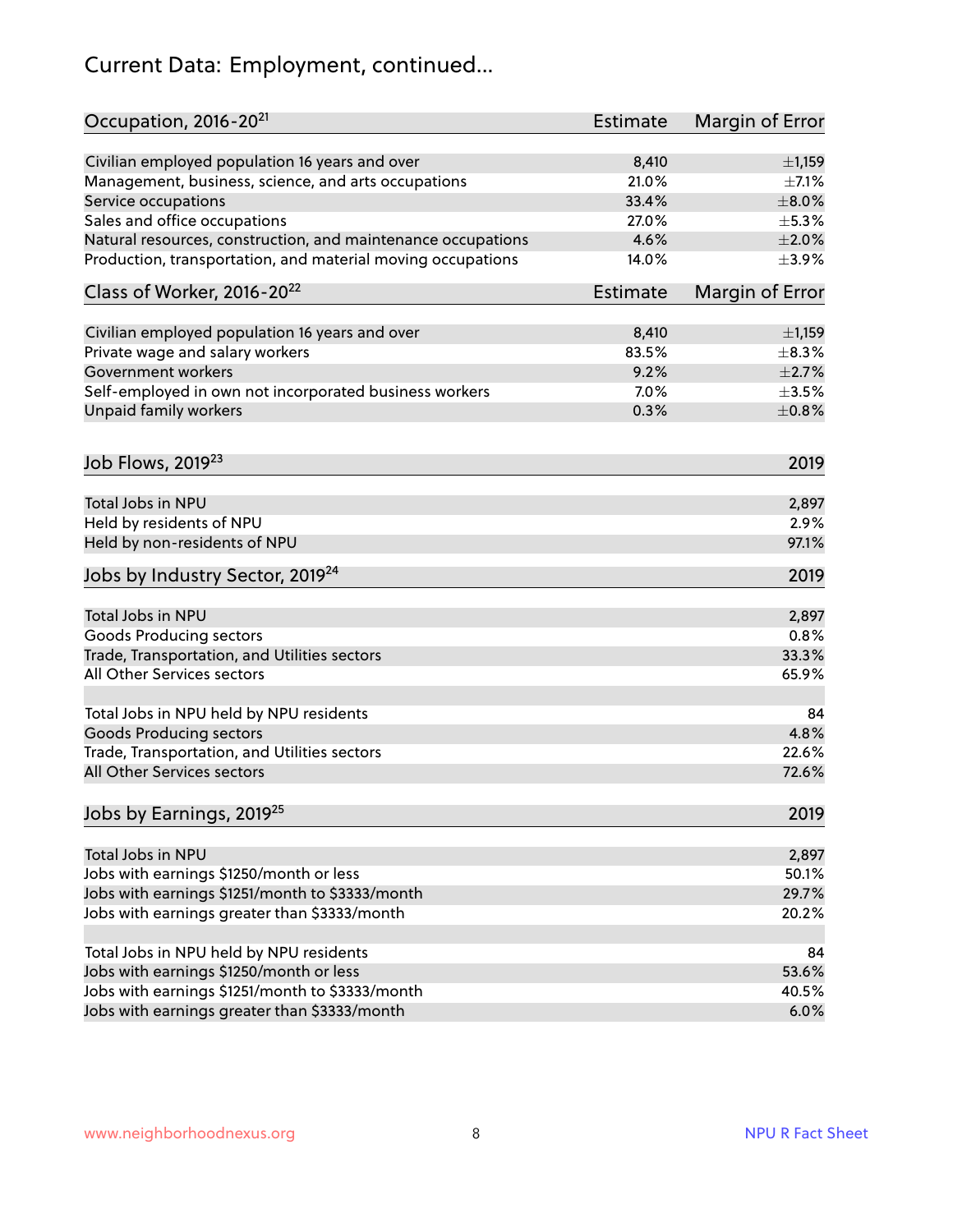## Current Data: Employment, continued...

| Jobs by Age of Worker, 2019 <sup>26</sup> | 2019  |
|-------------------------------------------|-------|
|                                           |       |
| Total Jobs in NPU                         | 2,897 |
| Jobs with workers age 29 or younger       | 27.2% |
| Jobs with workers age 30 to 54            | 52.3% |
| Jobs with workers age 55 or older         | 20.5% |
|                                           |       |
| Total Jobs in NPU held by NPU residents   | 84    |
| Jobs with workers age 29 or younger       | 22.6% |
| Jobs with workers age 30 to 54            | 52.4% |
| Jobs with workers age 55 or older         | 25.0% |

#### Current Data: Education

| School Enrollment, 2016-20 <sup>27</sup>       | Estimate | Margin of Error |
|------------------------------------------------|----------|-----------------|
|                                                |          |                 |
| Population 3 years and over enrolled in school | 4,668    | $\pm$ 1,286     |
| Nursery school, preschool                      | 16.0%    | $\pm$ 6.3%      |
| Kindergarten                                   | 3.4%     | $+1.9%$         |
| Elementary school (grades 1-8)                 | 47.7%    | $\pm$ 5.8%      |
| High school (grades 9-12)                      | 20.0%    | $\pm$ 8.5%      |
| College or graduate school                     | 12.9%    | $\pm$ 3.7%      |

| Educational Attainment, 2016-20 <sup>28</sup> | <b>Estimate</b> | Margin of Error |
|-----------------------------------------------|-----------------|-----------------|
|                                               |                 |                 |
| Population 25 years and over                  | 13,203          | $\pm$ 1,489     |
| Less than 9th grade                           | 2.4%            | $\pm$ 1.4%      |
| 9th to 12th grade, no diploma                 | 7.2%            | $\pm$ 1.9%      |
| High school graduate (includes equivalency)   | 32.9%           | $\pm$ 5.1%      |
| Some college, no degree                       | 28.6%           | $\pm$ 5.6%      |
| Associate's degree                            | 6.8%            | $\pm 1.8\%$     |
| Bachelor's degree                             | 13.0%           | $\pm 2.6\%$     |
| Graduate or professional degree               | 9.2%            | $+2.5%$         |
|                                               |                 |                 |
| Percent high school graduate or higher        | 90.4%           | $\pm$ 14.3%     |
| Percent bachelor's degree or higher           | 22.2%           | $\pm$ 3.1%      |
|                                               |                 |                 |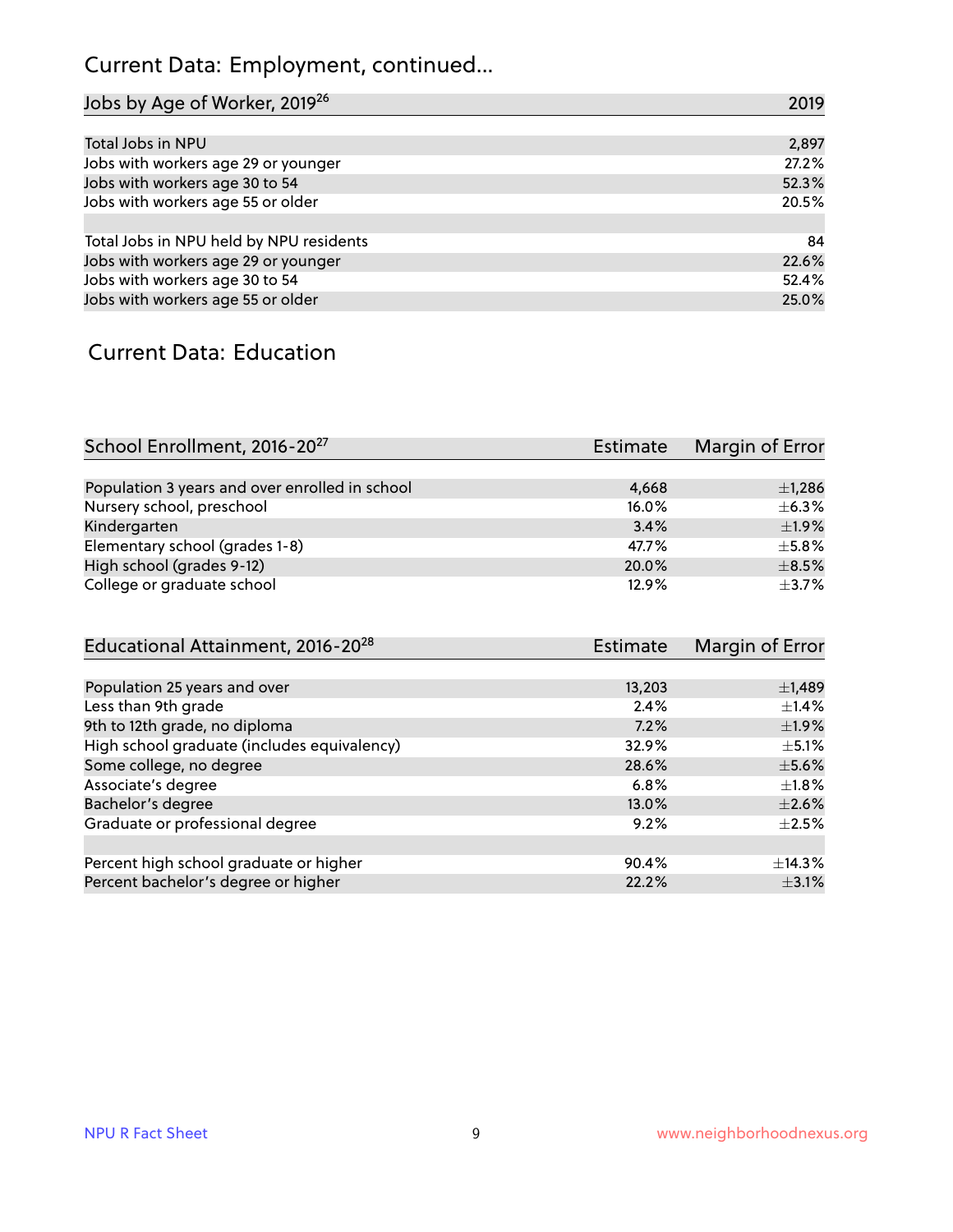#### Current Data: Housing

| Households by Type, 2016-20 <sup>29</sup>            | Estimate        | Margin of Error |
|------------------------------------------------------|-----------------|-----------------|
|                                                      |                 |                 |
| <b>Total households</b>                              | 8,474           | $\pm$ 846       |
| Family households (families)                         | 50.4%           | $\pm$ 6.9%      |
| With own children under 18 years                     | 16.0%           | $\pm 4.1\%$     |
| Married-couple family                                | 16.3%           | $\pm 4.5\%$     |
| With own children of the householder under 18 years  | 4.3%            | $\pm 2.8\%$     |
| Male householder, no spouse present, family          | 7.1%            | $\pm$ 5.1%      |
| With own children of the householder under 18 years  | 0.7%            | $\pm$ 0.7%      |
| Female householder, no spouse present, family        | 27.1%           | $\pm 4.1\%$     |
| With own children of the householder under 18 years  | 11.1%           | $\pm$ 3.1%      |
| Nonfamily households                                 | 49.6%           | $\pm$ 4.2%      |
| Householder living alone                             | 45.1%           | ±4.4%           |
| 65 years and over                                    | 14.3%           | $\pm 2.2\%$     |
| Households with one or more people under 18 years    | 23.2%           | $\pm$ 4.3%      |
| Households with one or more people 65 years and over | 27.8%           | $\pm 3.6\%$     |
|                                                      |                 |                 |
| Average household size                               | 2.32            | $\pm$ 0.17      |
| Average family size                                  | 3.33            | $\pm 0.80$      |
| Housing Occupancy, 2016-20 <sup>30</sup>             | Estimate        | Margin of Error |
|                                                      |                 |                 |
| Total housing units                                  | 10,123          | $\pm 787$       |
| Occupied housing units                               | 83.7%           | $\pm$ 5.2%      |
| Vacant housing units                                 | 16.3%           | $\pm 2.4\%$     |
| Homeowner vacancy rate                               | 1.9             | $\pm 2.2$       |
| Rental vacancy rate                                  | 9.4             | $\pm 2.6$       |
| Units in Structure, 2016-20 <sup>31</sup>            | <b>Estimate</b> | Margin of Error |
|                                                      |                 |                 |
| Total housing units                                  | 10,123          | $\pm 787$       |
| 1-unit, detached                                     | 31.0%           | $\pm$ 4.5%      |
| 1-unit, attached                                     | 4.8%            | $\pm 2.7\%$     |
| 2 units                                              | 1.3%            | $\pm 1.3\%$     |
| 3 or 4 units                                         | 6.4%            | $\pm 2.4\%$     |
| 5 to 9 units                                         | 19.0%           | $\pm$ 3.2%      |
| 10 to 19 units                                       | 18.7%           | $\pm$ 3.9%      |
| 20 or more units                                     |                 |                 |
|                                                      | 18.5%           | $\pm$ 4.2%      |
| Mobile home                                          | 0.4%            | $\pm$ 0.5%      |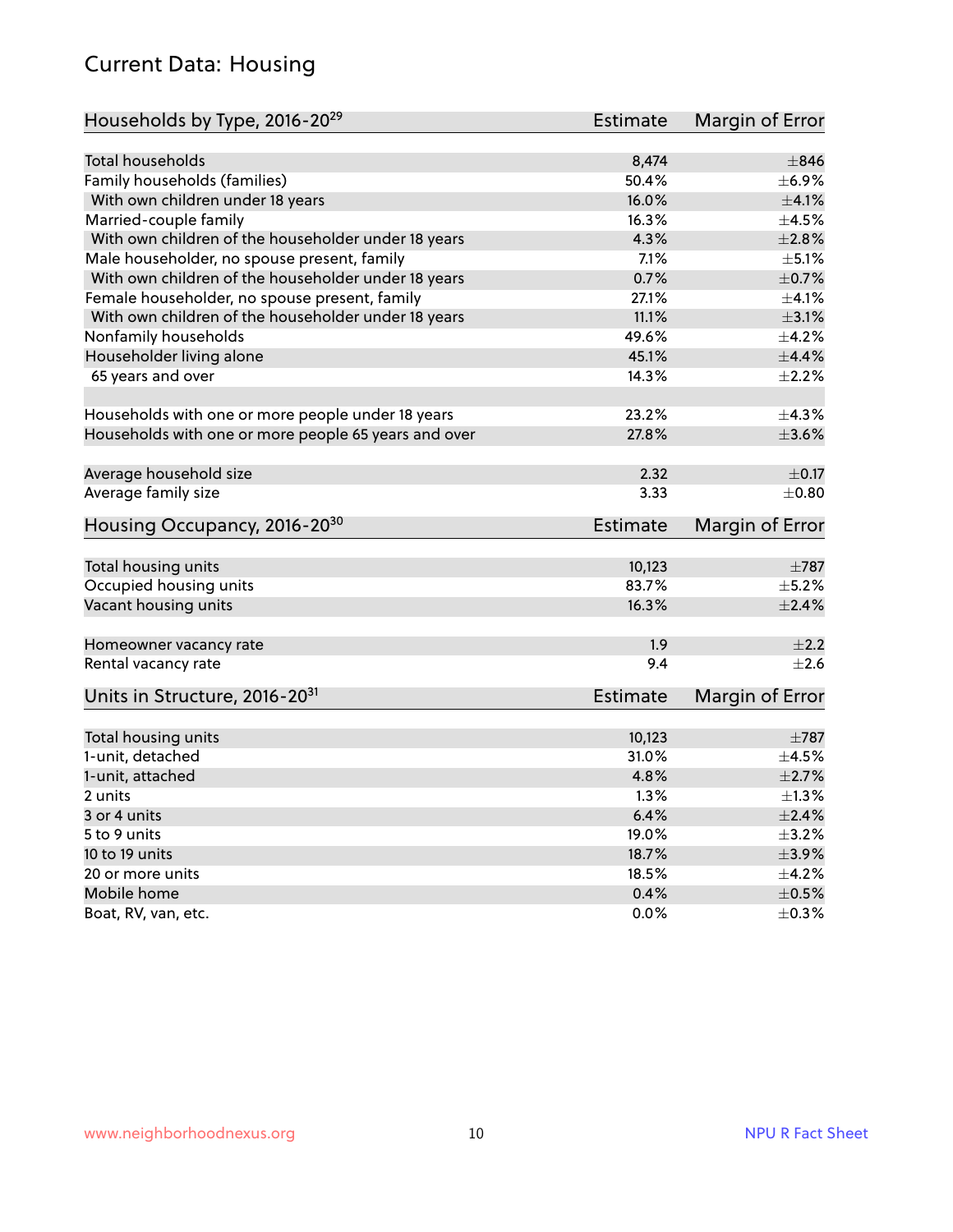#### Current Data: Housing, continued...

| Year Structure Built, 2016-20 <sup>32</sup>    | <b>Estimate</b> | Margin of Error |
|------------------------------------------------|-----------------|-----------------|
| Total housing units                            | 10,123          | $\pm 787$       |
| Built 2014 or later                            | 1.0%            | $\pm$ 0.9%      |
| Built 2010 to 2013                             | 3.2%            | $\pm 2.4\%$     |
| Built 2000 to 2009                             | 13.6%           | $\pm$ 3.7%      |
| Built 1990 to 1999                             | 12.0%           | $\pm$ 3.7%      |
| Built 1980 to 1989                             | 6.3%            | $\pm 2.2\%$     |
| Built 1970 to 1979                             | 18.6%           | ±3.8%           |
| Built 1960 to 1969                             | 24.0%           | ±3.4%           |
| Built 1950 to 1959                             | 15.6%           | ±4.3%           |
| Built 1940 to 1949                             | 3.8%            | $\pm 1.3\%$     |
| Built 1939 or earlier                          | 2.0%            | $\pm 1.2\%$     |
| Housing Tenure, 2016-2033                      | <b>Estimate</b> | Margin of Error |
|                                                |                 |                 |
| Occupied housing units                         | 8,474           | $\pm$ 846       |
| Owner-occupied                                 | 29.9%           | $\pm$ 5.7%      |
| Renter-occupied                                | 70.1%           | $\pm$ 3.7%      |
| Average household size of owner-occupied unit  | 2.13            | $\pm$ 0.61      |
| Average household size of renter-occupied unit | 2.41            | $\pm$ 0.26      |
| Residence 1 Year Ago, 2016-20 <sup>34</sup>    | Estimate        | Margin of Error |
| Population 1 year and over                     | 19,633          | $\pm 2,426$     |
| Same house                                     | 79.4%           | ±13.5%          |
| Different house in the U.S.                    | 20.6%           | $\pm$ 6.8%      |
| Same county                                    | 16.2%           | ±6.8%           |
| Different county                               | 4.4%            | $\pm1.6\%$      |
| Same state                                     | 2.9%            | $\pm 1.3\%$     |
| Different state                                | 1.5%            | $\pm1.0\%$      |
| Abroad                                         | 0.0%            | $\pm$ 0.2%      |
|                                                |                 |                 |
| Value of Housing Unit, 2016-20 <sup>35</sup>   | <b>Estimate</b> | Margin of Error |
| Owner-occupied units                           | 2,530           | $\pm$ 543       |
| Less than \$50,000                             | 9.8%            | $\pm$ 5.2%      |
| \$50,000 to \$99,999                           | 19.6%           | ±4.8%           |
| \$100,000 to \$149,999                         | 18.7%           | ±10.2%          |
| \$150,000 to \$199,999                         | 18.2%           | $\pm$ 4.9%      |
| \$200,000 to \$299,999                         | 24.1%           | ±16.2%          |
| \$300,000 to \$499,999                         | 8.5%            | $\pm$ 3.4%      |
| \$500,000 to \$999,999                         | 1.0%            | $\pm 2.2\%$     |
| \$1,000,000 or more                            | 0.1%            | ±2.3%           |
| Mortgage Status, 2016-20 <sup>36</sup>         | Estimate        | Margin of Error |
|                                                |                 |                 |
| Owner-occupied units                           | 2,530           | $\pm$ 543       |
| Housing units with a mortgage                  | 73.5%           | ±14.0%          |
| Housing units without a mortgage               | 26.5%           | $\pm 1.1\%$     |

Housing units without a mortgage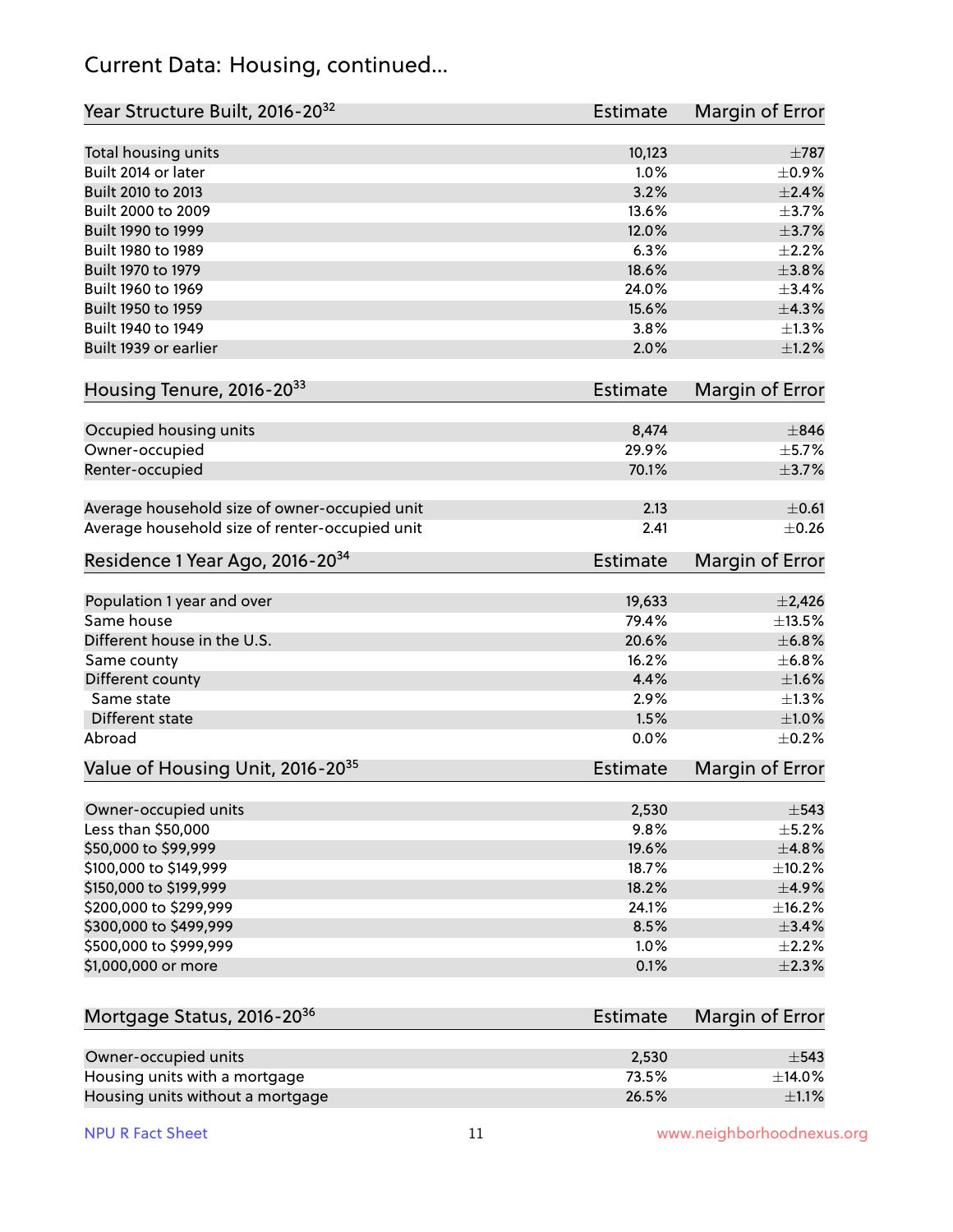## Current Data: Housing, continued...

| Selected Monthly Owner Costs, 2016-20 <sup>37</sup> | <b>Estimate</b> | Margin of Error |
|-----------------------------------------------------|-----------------|-----------------|
|                                                     |                 |                 |
| Housing units with a mortgage                       | 1,859           | $\pm$ 534       |
| Less than \$300                                     | 0.0%            | $\pm 2.5\%$     |
| \$300 to \$499                                      | 13.2%           | ±13.8%          |
| \$500 to \$999                                      | 18.3%           | $\pm$ 8.0%      |
| \$1,000 to \$1,499                                  | 31.6%           | $\pm 3.5\%$     |
| \$1,500 to \$1,999                                  | 24.8%           | $\pm 20.4\%$    |
| \$2,000 to \$2,999                                  | 9.5%            | $\pm$ 6.6%      |
| \$3,000 or more                                     | 2.5%            | $\pm$ 3.8%      |
|                                                     |                 |                 |
| Median (dollars)                                    | \$1,276         | $\pm 70$        |
|                                                     |                 |                 |
| Housing units without a mortgage                    | 671             | $\pm$ 147       |
| Less than \$150                                     | 2.7%            | $\pm$ 7.9%      |
| \$150 to \$249                                      | 15.0%           | ±11.3%          |
| \$250 to \$349                                      | 19.7%           | $\pm$ 12.0%     |
| \$350 to \$499                                      | 41.1%           | $\pm$ 12.5%     |
| \$500 to \$699                                      | 14.4%           | $\pm$ 9.8%      |
| \$700 or more                                       | 7.1%            | ±15.8%          |
|                                                     |                 |                 |
| Median (dollars)                                    | \$394           | $\pm 26$        |

| Selected Monthly Owner Costs as a Percentage of | <b>Estimate</b> | Margin of Error |
|-------------------------------------------------|-----------------|-----------------|
| Household Income, 2016-20 <sup>38</sup>         |                 |                 |
|                                                 |                 |                 |
| Housing units with a mortgage <sup>39</sup>     | 1,851           | $\pm$ 557       |
| Less than 20.0 percent                          | 50.3%           | $\pm 21.5\%$    |
| 20.0 to 24.9 percent                            | 10.9%           | $\pm$ 7.4%      |
| 25.0 to 29.9 percent                            | 8.6%            | $\pm$ 4.3%      |
| 30.0 to 34.9 percent                            | 8.1%            | $\pm$ 7.0%      |
| 35.0 percent or more                            | 22.1%           | $\pm$ 4.9%      |
|                                                 |                 |                 |
| Housing units without a mortgage <sup>40</sup>  | 636             | $\pm$ 181       |
| Less than 10.0 percent                          | 41.1%           | $\pm$ 10.6%     |
| 10.0 to 14.9 percent                            | 18.5%           | $\pm$ 9.3%      |
| 15.0 to 19.9 percent                            | 18.1%           | ±11.4%          |
| 20.0 to 24.9 percent                            | 11.4%           | $\pm$ 10.5%     |
| 25.0 to 29.9 percent                            | 4.1%            | $\pm$ 6.6%      |
| 30.0 to 34.9 percent                            | $0.8\%$         | $\pm$ 4.9%      |
| 35.0 percent or more                            | 6.1%            | $\pm$ 9.9%      |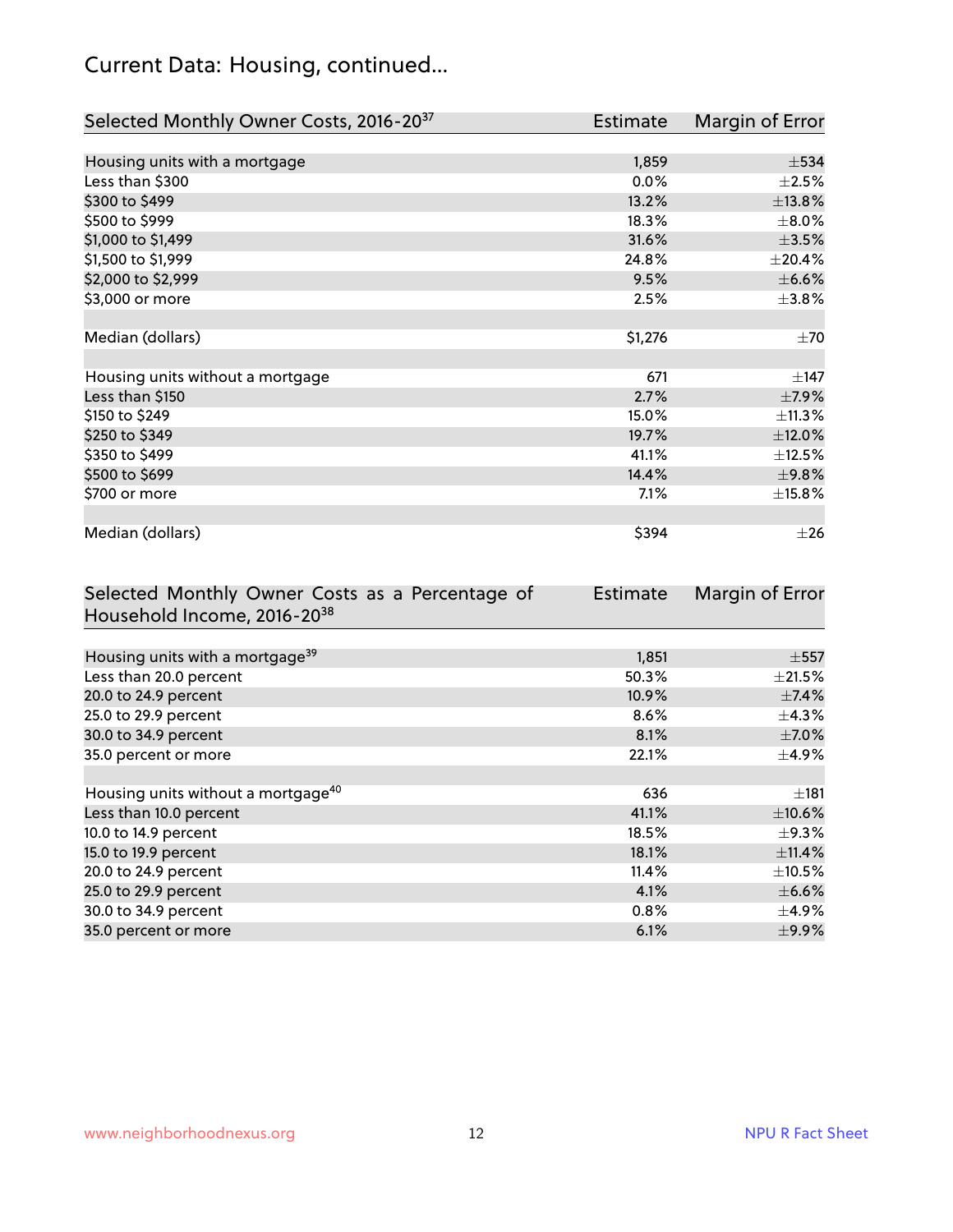#### Current Data: Housing, continued...

| Gross Rent, 2016-20 <sup>41</sup>               | <b>Estimate</b> | Margin of Error |
|-------------------------------------------------|-----------------|-----------------|
|                                                 |                 |                 |
| Occupied units paying rent                      | 5,888           | $\pm$ 676       |
| Less than \$200                                 | 0.7%            | $\pm$ 1.2%      |
| \$200 to \$499                                  | 14.0%           | $\pm 4.1\%$     |
| \$500 to \$749                                  | 15.7%           | $\pm$ 5.4%      |
| \$750 to \$999                                  | 33.8%           | $\pm$ 5.8%      |
| \$1,000 to \$1,499                              | 32.3%           | $\pm$ 8.0%      |
| \$1,500 to \$1,999                              | 3.3%            | $\pm 2.2\%$     |
| \$2,000 or more                                 | 0.2%            | $\pm$ 1.2%      |
| Median (dollars)                                | \$897           | ±21             |
|                                                 |                 |                 |
| No rent paid                                    | 56              | $\pm$ 47        |
|                                                 |                 |                 |
| Gross Rent as a Percentage of Household Income, | <b>Estimate</b> | Margin of Error |
| $2016 - 20^{42}$                                |                 |                 |
|                                                 |                 |                 |
| Occupied units paying rent <sup>43</sup>        | 5,676           | $\pm 765$       |
| Less than 15.0 percent                          | 4.8%            | $\pm 2.8\%$     |
| 15.0 to 19.9 percent                            | 7.5%            | $\pm 3.6\%$     |
| 20.0 to 24.9 percent                            | 6.0%            | $\pm 2.3\%$     |
| 25.0 to 29.9 percent                            | 12.2%           | $\pm$ 5.4%      |
| 30.0 to 34.9 percent                            | 10.6%           | $\pm$ 4.6%      |
| 35.0 percent or more                            | 59.0%           | $\pm$ 5.9%      |

## Current Data: Transportation

| Commuting to Work, 2016-20 <sup>44</sup>  | <b>Estimate</b> | Margin of Error |
|-------------------------------------------|-----------------|-----------------|
|                                           |                 |                 |
| Workers 16 years and over                 | 7,907           | $\pm$ 1,161     |
| Car, truck, or van - drove alone          | 54.2%           | $\pm$ 7.2%      |
| Car, truck, or van - carpooled            | 6.7%            | $\pm 2.0\%$     |
| Public transportation (excluding taxicab) | 25.1%           | $\pm$ 6.5%      |
| Walked                                    | 0.5%            | $\pm$ 0.6%      |
| Other means                               | 0.4%            | $\pm$ 0.6%      |
| Worked at home                            | 13.1%           | $\pm$ 6.6%      |
|                                           |                 |                 |
| Mean travel time to work (minutes)        | 39.5            | $+4.2$          |

| Access to a Vehicle, 2016-20 <sup>45</sup> | Estimate | Margin of Error |
|--------------------------------------------|----------|-----------------|
|                                            |          |                 |
| Occupied housing units                     | 8.474    | $\pm$ 846       |
| No vehicles available                      | 29.4%    | $+3.2%$         |
| 1 vehicle available                        | 41.7%    | $\pm$ 5.6%      |
| 2 vehicles available                       | 22.4%    | $\pm$ 6.8%      |
| 3 or more vehicles available               | 6.5%     | $\pm 2.2\%$     |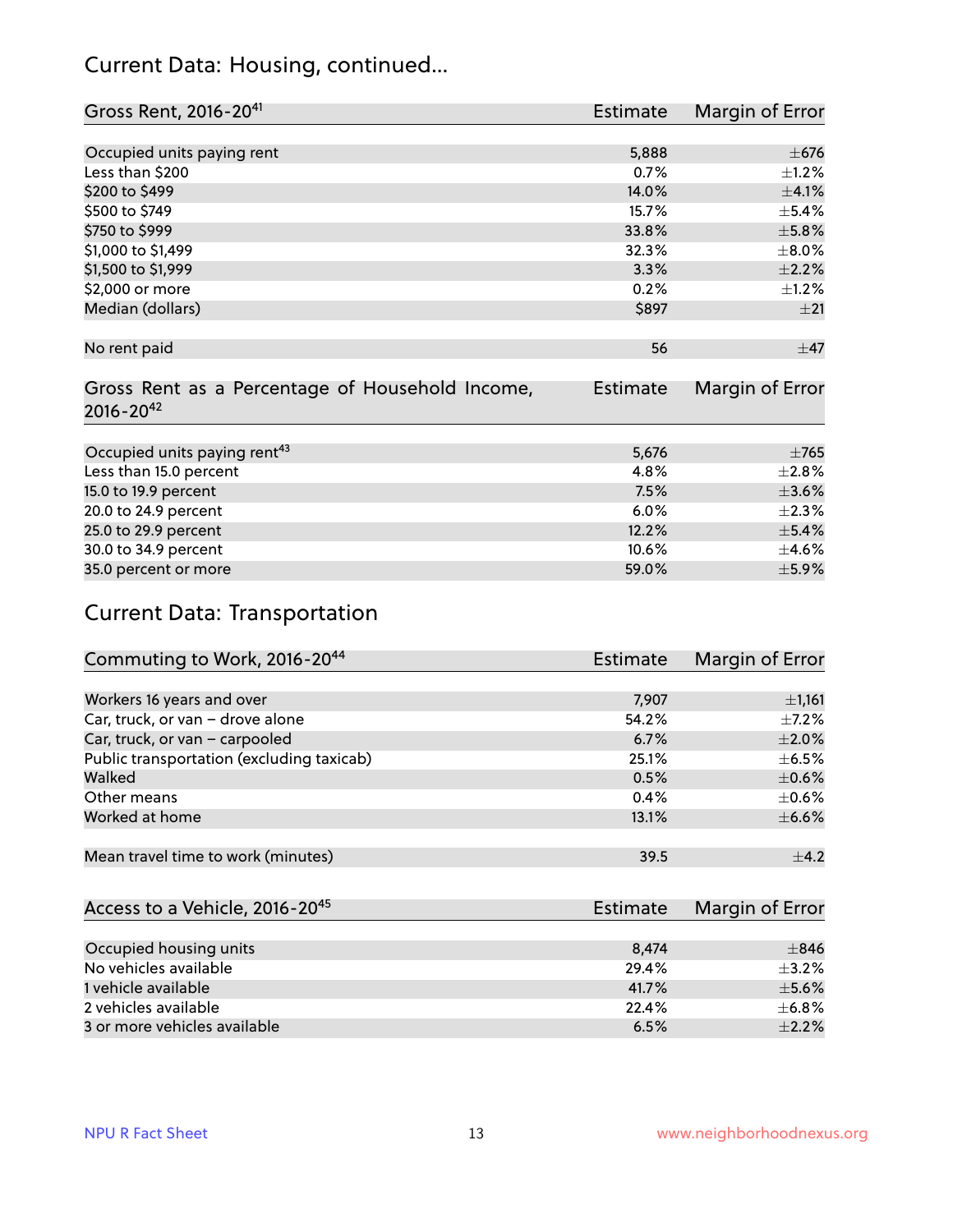#### Current Data: Health

| Health Insurance coverage, 2016-2046                    | <b>Estimate</b> | Margin of Error |
|---------------------------------------------------------|-----------------|-----------------|
|                                                         |                 |                 |
| Civilian Noninstitutionalized Population                | 19,661          | $\pm 2,426$     |
| With health insurance coverage                          | 83.7%           | ±14.1%          |
| With private health insurance coverage                  | 42.4%           | $\pm 2.3\%$     |
| With public health coverage                             | 49.8%           | $\pm$ 5.0%      |
| No health insurance coverage                            | 16.3%           | $\pm$ 3.9%      |
| Civilian Noninstitutionalized Population Under 19 years | 4,926           | $\pm$ 4,926     |
| No health insurance coverage                            | 5.3%            | $\pm 1.0\%$     |
|                                                         |                 |                 |
| Civilian Noninstitutionalized Population 19 to 64 years | 11,620          | ±1,410          |
| In labor force:                                         | 8,601           | $\pm$ 1,278     |
| Employed:                                               | 7,759           | $\pm$ 1,237     |
| With health insurance coverage                          | 76.1%           | $\pm$ 5.1%      |
| With private health insurance coverage                  | 64.9%           | $\pm$ 6.2%      |
| With public coverage                                    | 13.3%           | ±4.8%           |
| No health insurance coverage                            | 23.9%           | $\pm$ 8.9%      |
|                                                         |                 |                 |
| Unemployed:                                             | 842             | $\pm$ 1,237     |
| With health insurance coverage                          | 46.6%           | $\pm$ 18.5%     |
| With private health insurance coverage                  | 11.7%           | $\pm$ 8.8%      |
| With public coverage                                    | 39.1%           | ±18.9%          |
| No health insurance coverage                            | 53.4%           | ±13.9%          |
|                                                         |                 |                 |
| Not in labor force:                                     | 3,018           | $\pm$ 535       |
| With health insurance coverage                          | 79.4%           | $\pm 2.6\%$     |
| With private health insurance coverage                  | 25.1%           | $\pm$ 4.7%      |
| With public coverage                                    | 64.8%           | $\pm$ 7.0%      |
| No health insurance coverage                            | 20.6%           | ±9.9%           |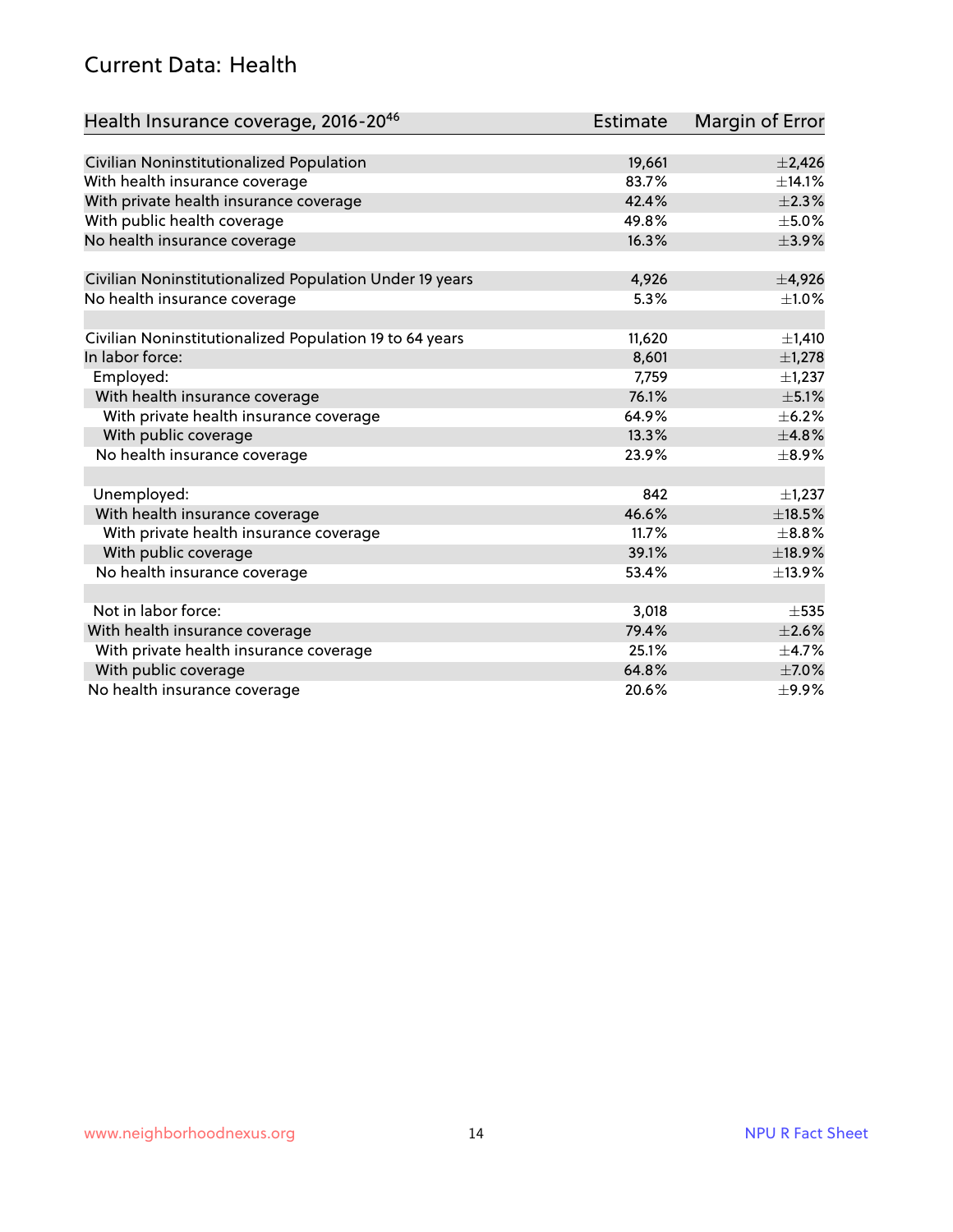#### Notes:

- 1. Source: U.S. Census Bureau, Decennial Census 2000, SF1 tables P8, P12; American Community Survey, tables B01001, B03002
- 2. This category includes Pacific Islanders, Native Americans and Alaska Natives, people who identify as some other race, and those who identify as bi/multi racial.
- 3. Source: U.S. Census Bureau, Decennial Census 2000, SF1 tables P15, P16, P18, P19; American Community Survey, tables B11001, B11005, B11003
- 4. Source: U.S. Census Bureau, Decennial Census 2000, SF3 table P37; American Community Survey, table B15002
- 5. Source: U.S. Census Bureau, Longitudinal Employer-Household Dynamics Residential Area Characteristics, Table JT01 (Primary Jobs); Workplace Area Characteristics, Table JT00 (All Jobs)
- 6. Source: U.S. Census Bureau, Decennial Census 2000, SF3 tables P52, P87; American Community Survey, tables B19001, B17001
- 7. Source: U.S. Census Bureau, Decennial Census 2000, SF1 tables H3, H4; American Community Survey, tables B25002, B25009
- 8. Source: U.S. Census Bureau, Decennial Census 2000, SF3 table H44; American Community Survey, tables B25044
- 9. Source: Atlanta Police Department, COBRA; U.S. Census Bureau, American Community Survey, table B01001
- 10. Source: U.S. Census Bureau, American Community Survey, table B01001
- 11. Source: U.S. Census Bureau, American Community Survey, table B03002
- 12. Source: U.S. Census Bureau, American Community Survey, table B05002
- 13. Source: U.S. Census Bureau, American Community Survey, table B05003
- 14. Source: U.S. Census Bureau, American Community Survey, tables B19001, B19025, B19051, B19061, B19055, B19065, B19059, B19069, B19056, B19066, B19057, B19067, B22001, B19101, B19127
- 15. Source: U.S. Census Bureau, American Community Survey, tables B19201, B19214, B20017, B19313
- 16. Source: U.S. Census Bureau, American Community Survey, table B17010
- 17. Source: U.S. Census Bureau, American Community Survey, tables B17001, B17006, B17021, B17007. Table totals may be lower than the total population, as they are based on the population for whom poverty status is determined.
- 18. Source: U.S. Census Bureau, American Community Survey, B17001H, B17001B, B17001D, B17001I. Table totals may be lower than the total population, as they are based on the population for whom poverty status is determined.
- 19. Source: U.S. Census Bureau, American Community Survey, tables B23001, B23008
- 20. Source: U.S. Census Bureau, American Community Survey, table C24030
- 21. Source: U.S. Census Bureau, American Community Survey, table C24010
- 22. Source: U.S. Census Bureau, American Community Survey, table B24080
- 23. Source: U.S. Census Bureau, Longitudinal Employer-Household Dynamics Origin-Destination Data, Tables JT00 Main and JT00 Aux
- 24. Source: U.S. Census Bureau, Longitudinal Employer-Household Dynamics Origin-Destination Data, Tables JT00 Main and JT00 Aux
- 25. Source: U.S. Census Bureau, Longitudinal Employer-Household Dynamics Origin-Destination Data, Tables JT00 Main and JT00 Aux
- 26. Source: U.S. Census Bureau, Longitudinal Employer-Household Dynamics Origin-Destination Data, Tables JT00 Main and JT00 Aux
- 27. Source: U.S. Census Bureau, American Community Survey, table B14001
- 28. Source: U.S. Census Bureau, American Community Survey, table B15002
- 29. Source: U.S. Census Bureau, American Community Survey, tables B11001, B11003, B11007, B11005, B09019
- 30. Source: U.S. Census Bureau, American Community Survey, tables B25002, B25003, B25004
- 31. Source: U.S. Census Bureau, American Community Survey, table B25024
- 32. Source: U.S. Census Bureau, American Community Survey, table B25034
- 33. Source: U.S. Census Bureau, American Community Survey, tables B25009, B25008, B25003
- 34. Source: U.S. Census Bureau, American Community Survey, table B07003
- 35. Source: U.S. Census Bureau, American Community Survey, table B25075. This value is self-reported and may differ from home values as determined by the County Tax Assessor.
- 36. Source: U.S. Census Bureau, American Community Survey, table B25081
- 37. Source: U.S. Census Bureau, American Community Survey, table B25087
- 38. Source: U.S. Census Bureau, American Community Survey, table B25091
- 39. Excludes units where Selected Monthly Owner Costs as a Percentage of Income cannot be computed.
- 40. Excludes units where Selected Monthly Owner Costs as a Percentage of Income cannot be computed.
- 41. Source: U.S. Census Bureau, American Community Survey, table B25063
- 42. Source: U.S. Census Bureau, American Community Survey, table B25070
- 43. Excludes units where Gross Rent as a Percentage of Income cannot be computed.
- 44. Source: U.S. Census Bureau, American Community Survey, tables B08101, B08013
- 45. Source: U.S. Census Bureau, American Community Survey, table B25044
- 46. Source: U.S. Census Bureau, American Community Survey, tables B18135, B27011

The dagger (†) symbol denotes values that cannot be computed.